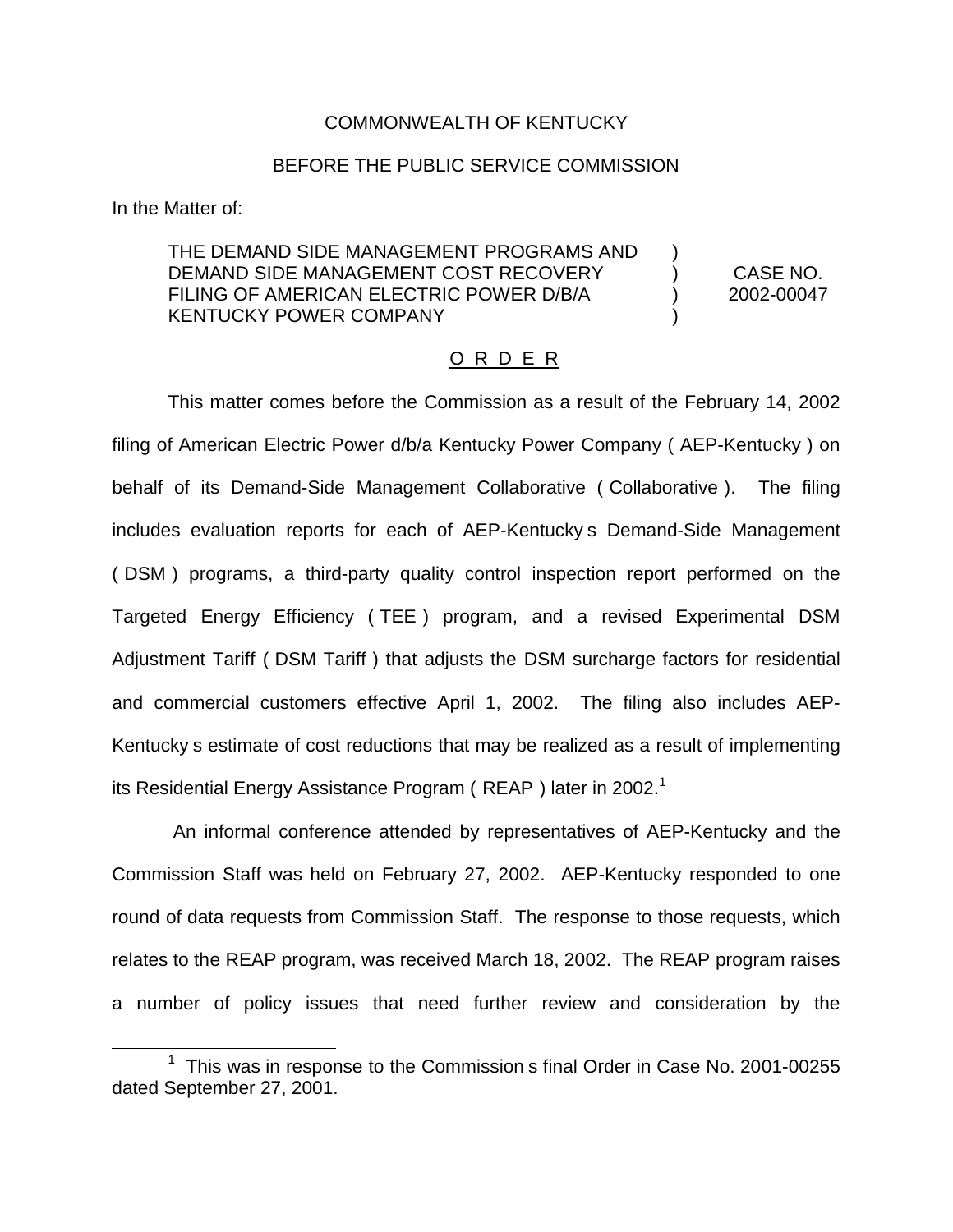Commission. Since the other issues pending in this case are of a more routine nature and no costs related to the REAP program are included in the proposed April 1, 2002 DSM surcharge factors, this Order addresses those other issues. Recognizing that AEP-Kentucky intends to implement the REAP program in May 2002, every effort will be made to address that program in a timely manner.

The program evaluation reports provide year-to-date and program-to-date costs of individual programs through 2001, estimated year-to-date and program-to-date demand and energy savings attributed to each program through 2001, and cost projections agreed upon by AEP-Kentucky and the Collaborative for 2002. They show that, pursuant to their decision reached in mid-year of 2001, AEP-Kentucky and its Collaborative discontinued the High Efficiency Heat Pump-Retrofit program at the end of 2001 due to declining participation. The reports also reflect the decision to discontinue the Commercial Smart Audit and Smart Incentive programs at the end of 2002 due to the fact that the database of commercial customers eligible for the two programs will be exhausted by mid-year 2002.

The quality control inspections report for the TEE program was performed by RLW Analytics, Inc. and included a sample of 18 customers that participated in the program. The report indicates that 100 percent of the sample participants are satisfied with the weatherization services provided and that 94 percent of sample participants state that their monthly bills have been lowered as a result of the services installed. These percentages are consistent with the results of previous sample surveys performed as part of the TEE program.

-2-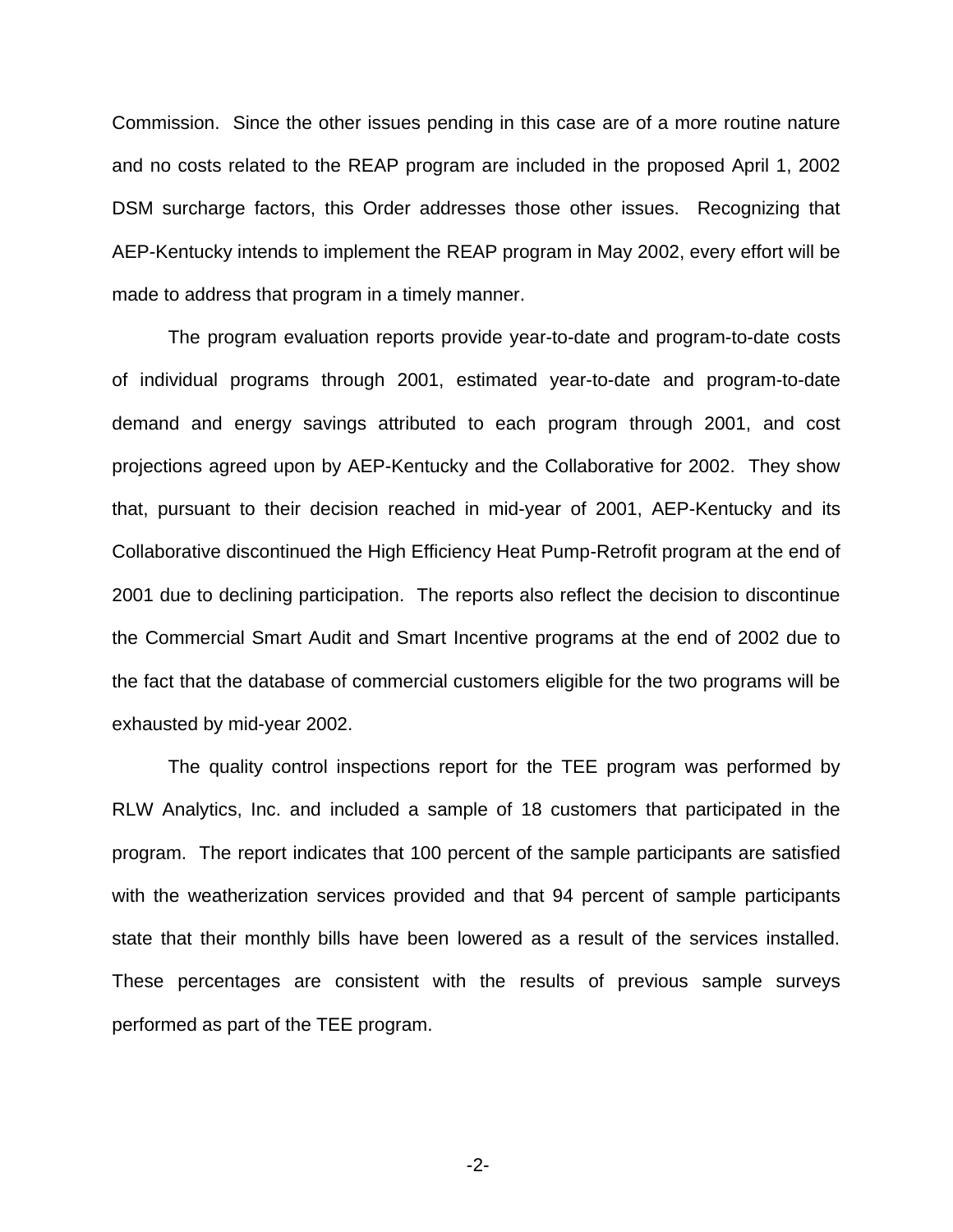The revised DSM Tariff increases the DSM surcharge factors for both residential and commercial customers. The residential class factor will change from \$.000101 per Kwh to \$.000226 per Kwh, and the commercial class factor will change from \$.000196 per Kwh to \$.000344 per Kwh. The increase in the surcharge factors, as explained by AEP-Kentucky at the informal conference, results from the amounts under-collected during calendar year 2001 from both customer classes. The revised DSM surcharge factors were calculated using the same methodology proposed by AEP-Kentucky and approved by the Commission for each of AEP-Kentucky s previous DSM filings.

#### **SUMMARY**

Based on the evidence of record and being otherwise sufficiently advised, the Commission finds that:

1. AEP-Kentucky has continued to keep the Commission properly informed of the progress and status of its DSM programs by filing individual evaluation reports, a quality control inspection report of the TEE program, and estimates of cost savings that may be realized through implementation of the REAP program.

2. AEP-Kentucky s revised DSM surcharge factors are reasonable as they reflect the expected level of DSM program costs for 2002 and the true-up of prior period DSM costs and revenues.

3. Issues related to the REAP program should be addressed in a subsequent Order in this case.

IT IS THEREFORE ORDERED that:

1. The revised DSM surcharge factors of \$.000226 per Kwh for the residential class and \$.000344 for the commercial class are approved.

-3-